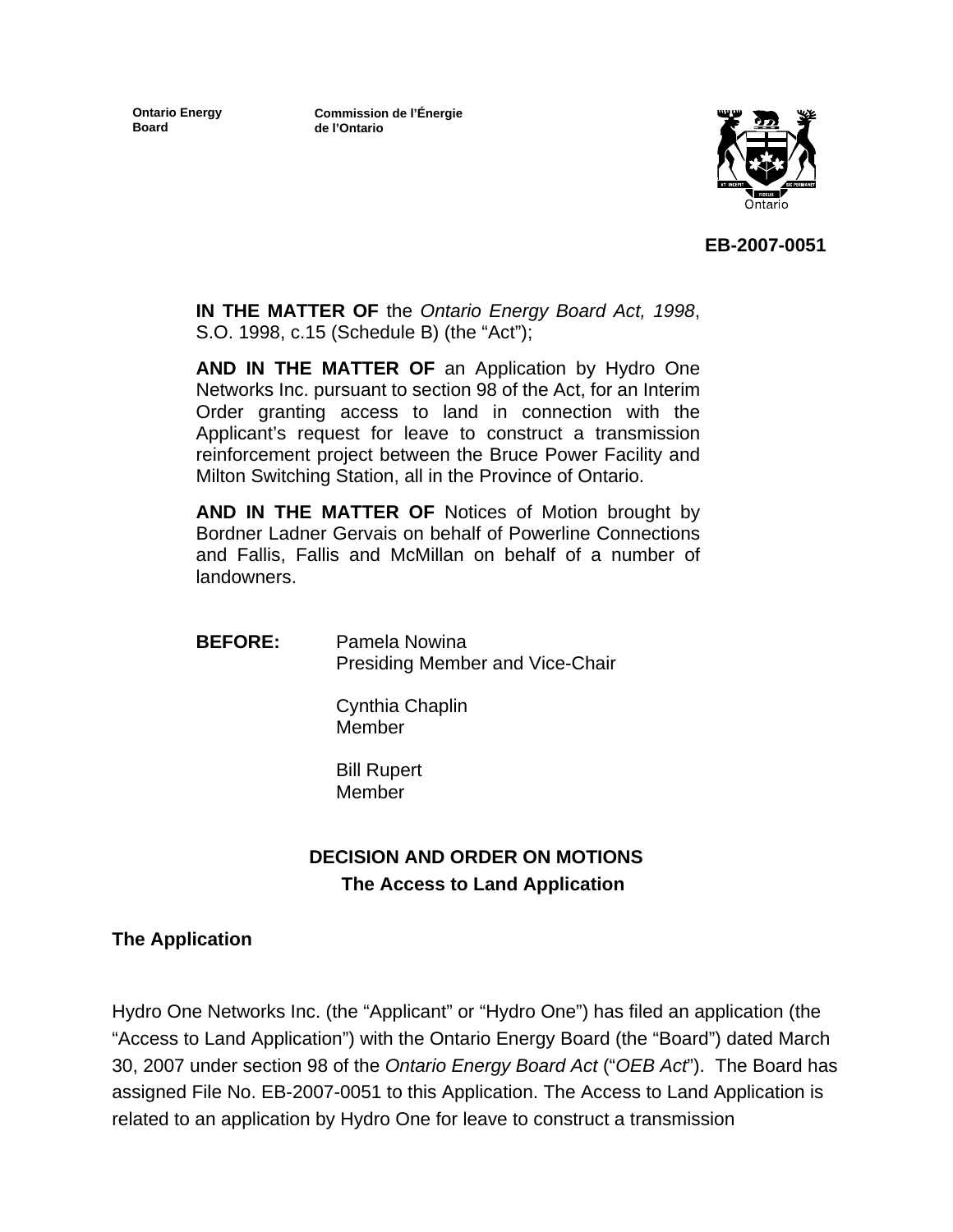**Ontario Energy Board** 

reinforcement project between the Bruce Power Facility and Milton Switching Station (the Leave to Construct Application) which was assigned Board File No. EB-2007-0050.

The Bruce to Milton Transmission Reinforcement Project involves the proposed construction of approximately 180 kilometres of double-circuit 500 Kilovolt ("kV") electricity transmission line adjacent to the existing transmission corridor (500 kV and/or 230 kV). The proposed transmission line extends from the Bruce Power Facility in Kincardine Township to Hydro One's Milton Switching Station in the town of Milton, requiring related modifications at the Milton, Bruce A and Bruce B transmission stations. The target in-service date is the fall of 2011.

The Access to Land Application seeks an Interim Order allowing Hydro One and its agents access to land affected by the proposed Bruce to Milton Transmission Reinforcement Project. The stated purpose is to conduct legal and engineering surveys, soil testing, property appraisals, biological and archeological surveys and environmental investigations together with route access for testing-related vehicles and equipment. Hydro One indicated that delaying collection of information, beyond the spring, summer and fall of 2007, would delay the proposed in-service date of the Bruce-Milton Transmission Reinforcement Project beyond 2011.

A Notice of Application for the Access to Land Application was served on all directly affected landowners. Procedural Order No. 1 ("PO No. 1") was issued on June 5, 2007. It established June 11, 2007 for the filing of motion records for those seeking an early ruling of the Board. Responses to the Motions were to be filed by June 18, 2007. PO No. 1 also set out timelines for a Motions Day, Issues Day and written interrogatories process. A draft Issues List proposed by Board Staff was attached to PO No. 1.

# **The Motions Proceeding**

On June 11, 2007 Notices of Motion were filed by Powerline Connections, a group of directly affected landowners represented by Borden Ladner Gervais, and by certain directly affected landowners in Bruce, Grey and Wellington Counties ("Landowners") represented by Fallis, Fallis and McMillan.

Responses to the Notices of Motion were filed by Board Staff, the Association of Power Producers of Ontario ("APPrO"), Hydro One, the Power Workers Union ("PWU"), the Independent Electricity System Operator ("IESO"), and the Ontario Power Authority ("OPA").

A Motions Day was held on June 25, 2007, and oral submissions were made by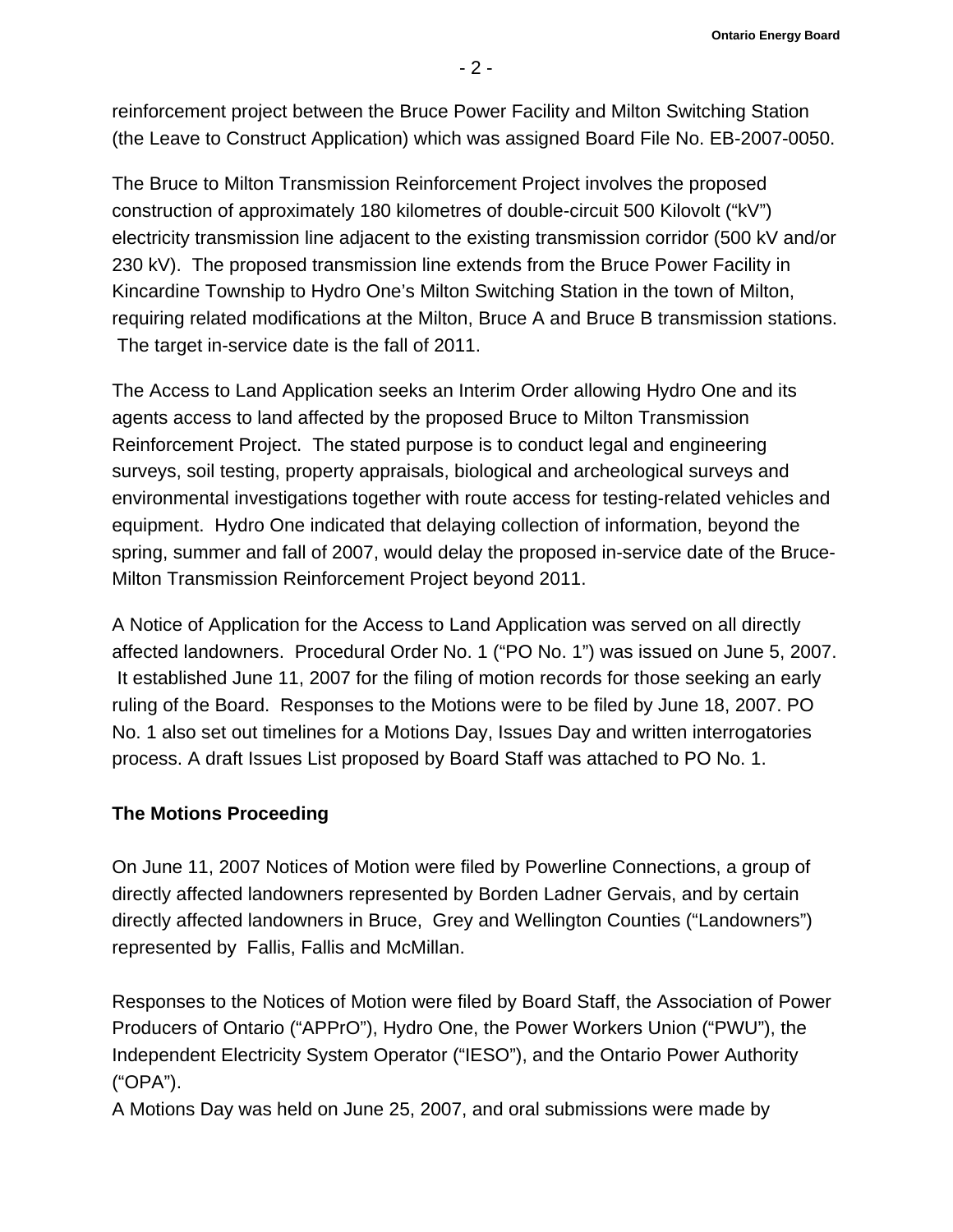Powerline, the Landowners, Pollution Probe, Hydro One, Board Staff, APPrO, OPA, Ontario Federation of Agriculture ("OFA") and PWU.

The Motions addressed requests on two issues:

- To stay or adjourn the proceeding
- **Procedural matters**

We will address each issue in turn.

# **Requests to Stay or Adjourn the Proceedings**

Powerline Connections and the Landowners both requested a stay or adjournment of the Access to Land Application. Powerline Connections argued that section 12.2(2) of the *Environmental Assessment Act* ("*EA Act*") prohibits the Board from issuing any authorizations at this time. It further submitted that there has been no public consultation, nor have the Terms of Reference for the Environmental Assessment been set. For these reasons, Powerline Connections submitted that the Leave to Construct Application should await completion of the Environmental Assessment ("EA"), or, at a minimum, completion of the Terms of Reference, and that, as a result, the Access to Land application should be stayed or adjourned as well. The Landowners and the OFA supported these submissions.

Powerline Connections also submitted that Hydro One's application was deficient in a number of areas because it did not address issues such as notice provisions, routes for vehicle access, access to test results, damage and longer term impacts.

Hydro One opposed the motions to adjourn or stay the proceedings. Hydro One argued that under section 98(1.1) of the *OEB Act*, the only requirement for an application for access to land is that a leave to construct application has been made. With respect to the *EA Act* proceeding, the completion of Terms of Reference for the EA, and the timing of the Integrated Power System Plan (being prepared by the Ontario Power Authority), Hydro One's position was that these have no bearing on the Board's decision to grant access to land. Hydro One further submitted that proceeding with Access to Land Application would not bias or predetermine the Leave to Construct Application.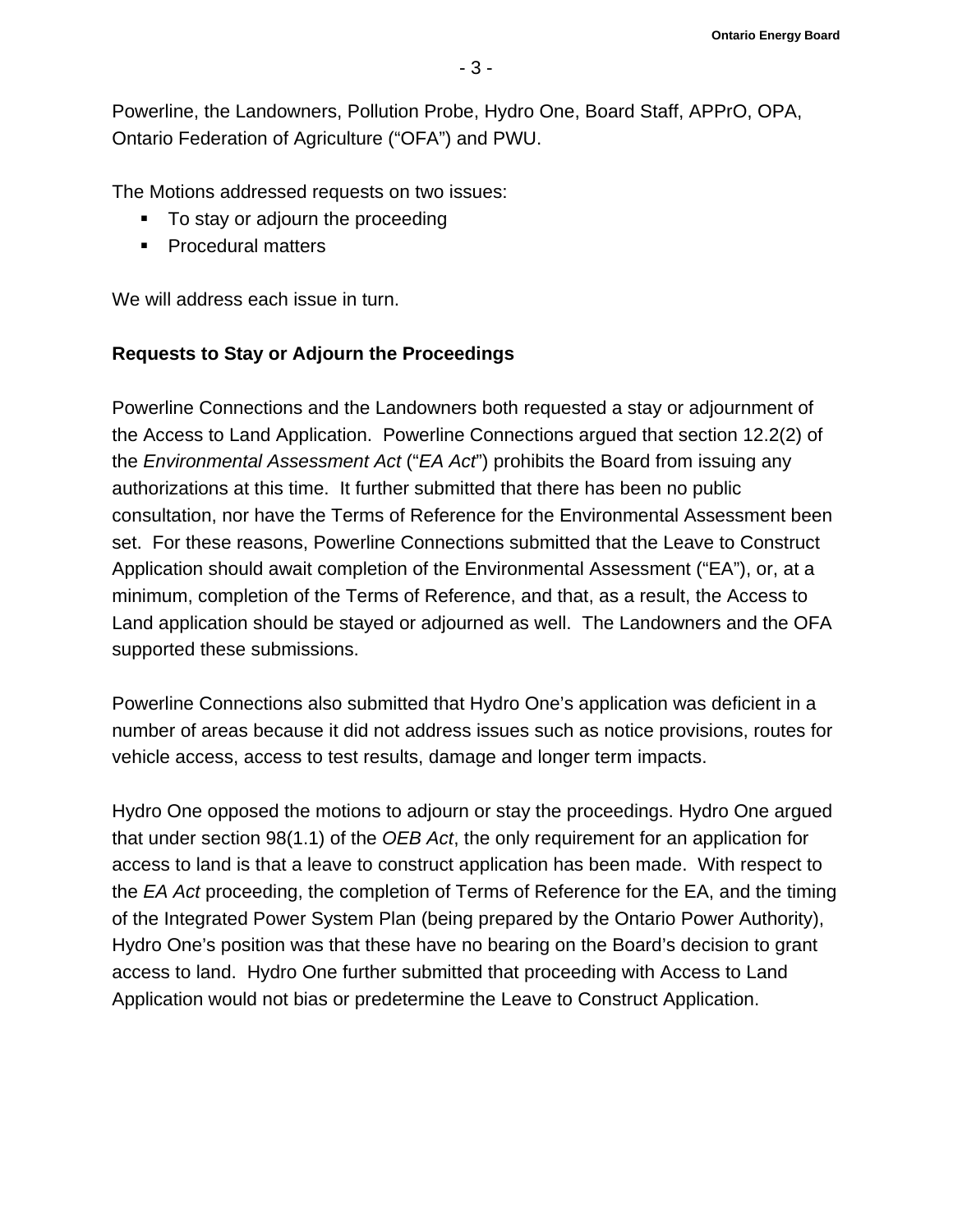**Ontario Energy Board** 

Hydro One also submitted that the activities it proposes under early access are consistent with section 12.2(1)(c) of the *EA Act* which reads: " The person may prepare a feasibility study and engage in research in connection with the undertaking". Hydro One also indicated that the results of the early access activities will provide more information on the proposed location of the project, which was a concern identified by the Landowners. Hydro One explained that it expects that an Interim Order of the Board on the Access to Land Application would specify the terms and conditions of access so that all of the affected landowners are treated in an open and transparent and uniform way.

The PWU also opposed the motions to stay or adjourn the Access to Land Application. In particular, the PWU submitted that most of the matters identified by the moving parties were either procedural matters or issues of substance to be addressed in the proceeding itself. The PWU submitted that an access to land approval would not constitute an approval to proceed with an undertaking.

Board Staff submitted that a stay should only granted in a proceeding if the application is seriously flawed. It was the position of Board Staff that the Access to Land Application meets all of the statutory requirements. Board Staff pointed out that Powerline Connections and the Landowners had raised important issues of substance, but Board Staff submitted that these are the matters to be explored and addressed in the hearing itself.

# Board Findings

The Board will not stay or adjourn the Access to Land proceeding. The Board has already determined that it will not stay or adjourn the Leave to Construct Application. The Board's decision on the Leave to Construct Application Motions is being issued simultaneously with this decision. In that decision, the Board explains why it is not necessary to await the completion of the EA process, the Terms of Reference for the EA, or the IPSP, in advance of hearing the Leave to Construct Application. The same reasons apply in this Access to Land Application. However the Board's concern expressed in the Leave to Construct Application Motions decision regarding the timing of the approval of the terms of reference of the EA does not apply in this case due to the limited scope and impact of the Access to Land Application,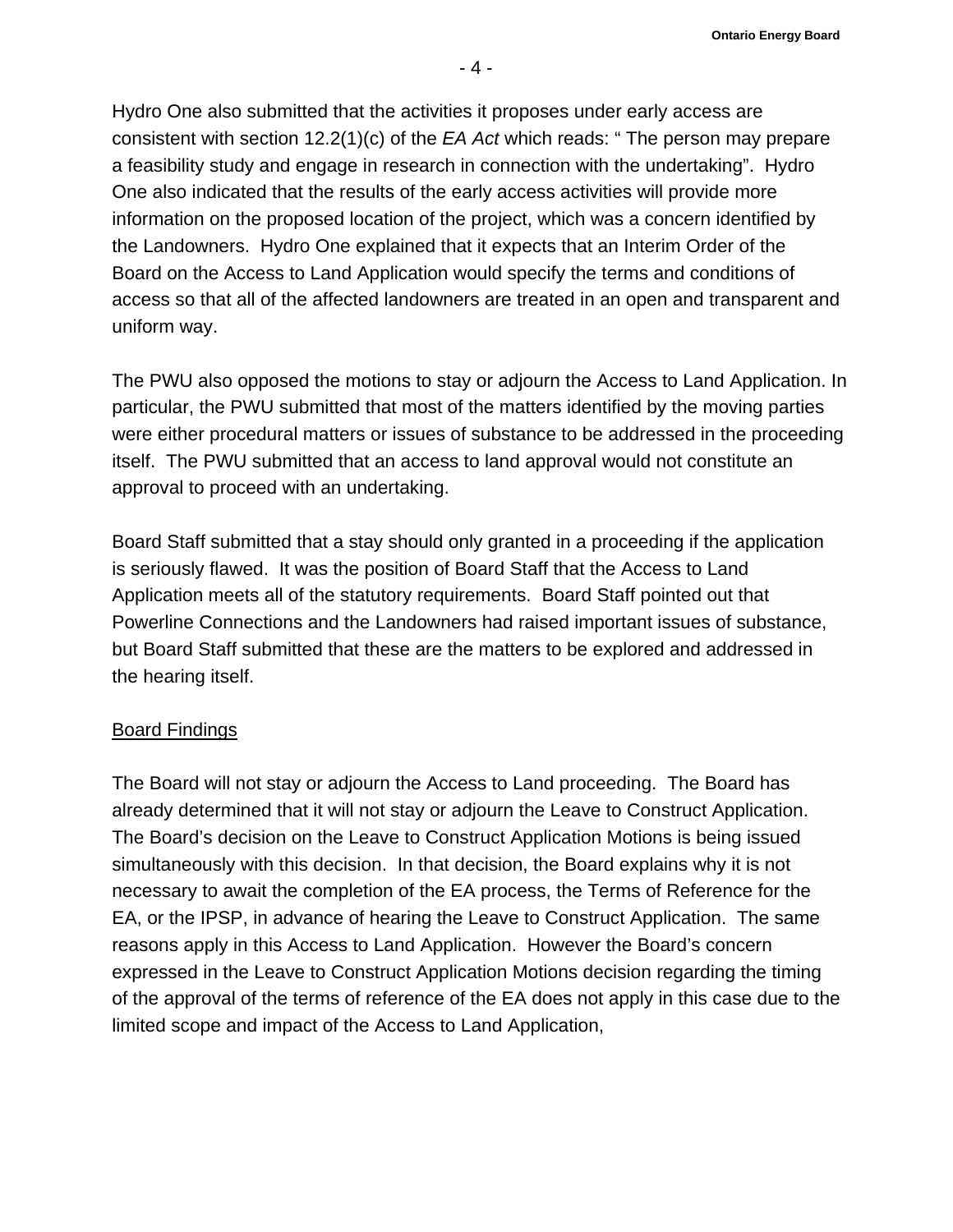The Board finds that proceeding with the Access to Land Application in no way prejudges or predetermines the outcome of the Leave to Construct Application. The legislative scheme explicitly contemplates the granting of an Interim Order allowing access to land in advance of the completion of a leave to construct application. The only prerequisite to the consideration of such an application is that a leave to construct application be filed. Hydro One has met that requirement.

Powerline Connections has raised a number of concerns regarding the specifics of Hydro One's Access to Land Application. The Board agrees that these are potentially relevant concerns, and expects these matters to be addressed during the course of the proceeding. The Board will also consider what conditions might be appropriate in the event that it approves Hydro One's application.

#### **Requests Related to Procedural Matters**

Powerline Connections and the Landowners requested that the timelines between the procedural events be extended so that counsel can communicate with and receive instructions from their clients. Powerline Connections and the Landowners argued that the proceeding is moving too quickly. Hydro One, OPA, APPrO and IESO were against any delays and opposed expanding the timeline for the proceedings.

Powerline Connections and the Landowners also requested that an oral hearing be held and that it be held at a location convenient to the affected landowners along the proposed route. They noted that if the Board is not prepared to adjourn or stay the proceeding, the oral hearing on the Access to Land Application is necessary to provide an opportunity for the landowners to address a number of their concerns related to property and owner impacts of access to land activities.

Hydro One questioned whether having an oral hearing in a location along the proposed route would cause a greater delay in the Board's review. Hydro One submitted that all the issues can be dealt with by a written interrogatory process already scheduled by the Board. As an alternative, Hydro One suggested that internet web broadcasting may be a good tool to involve local communities in an oral hearing.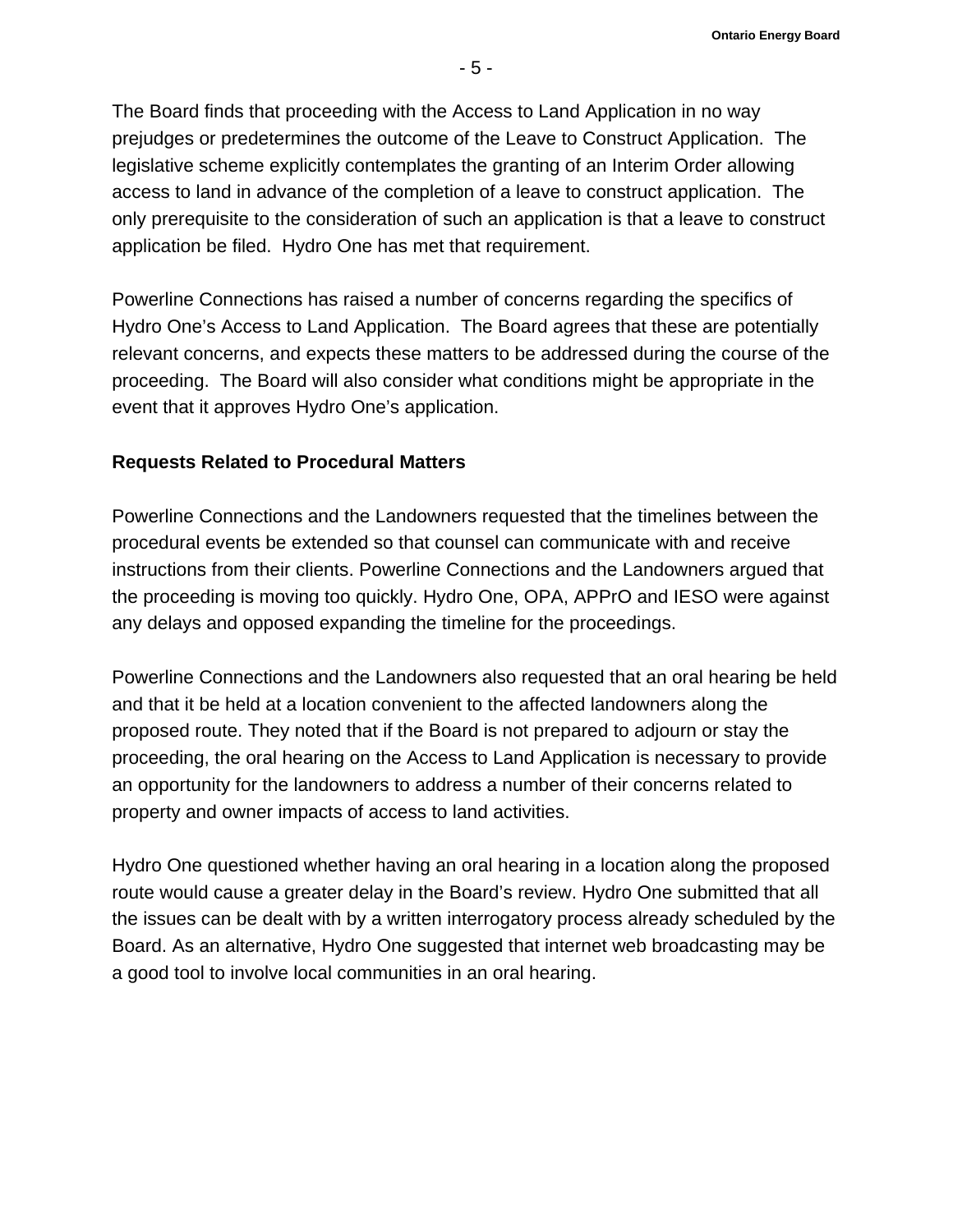The Landowners requested photo-based mapping, including the existing line and building and the proposed line, along with landowner name and address information. Hydro One did not oppose providing more detailed mapped information to interested parties. However, Hydro One emphasized that this should be done in the course of the proceeding.

# Board Findings

The Board will not extend the schedule for the Access to Land Application. The Board has extended the schedule for the Leave to Construct Application to accommodate the concerns of landowners. However, the issues to be considered in the Access to Land Application are more limited, and the Board is of the view that the current schedule is appropriate.

The Board does agree, however, that an oral hearing should be held for the Access to Land Application. The Board also agrees that it should be held in a location that is reasonably convenient to the affected landowners. The hearing will take place in Orangeville on July 30 and 31, 2007. Further details will be contained in a procedural order to be issued shortly.

The Board has already addressed the issue of photo-based mapping in its decision on the Motions in the Leave to Construct Application. In brief, Hydro One has been directed to provide photo-based mapping, showing the existing line, existing buildings, and the proposed line.

# **Cost Awards**

The Board has adopted a staged cost awards process for the Leave to Construct Application because that proceeding is expected to be long and complex. The same circumstances do not apply to the Access to Land Application, and therefore the Board will follow its standard practice of considering cost claims at the completion of the proceeding.